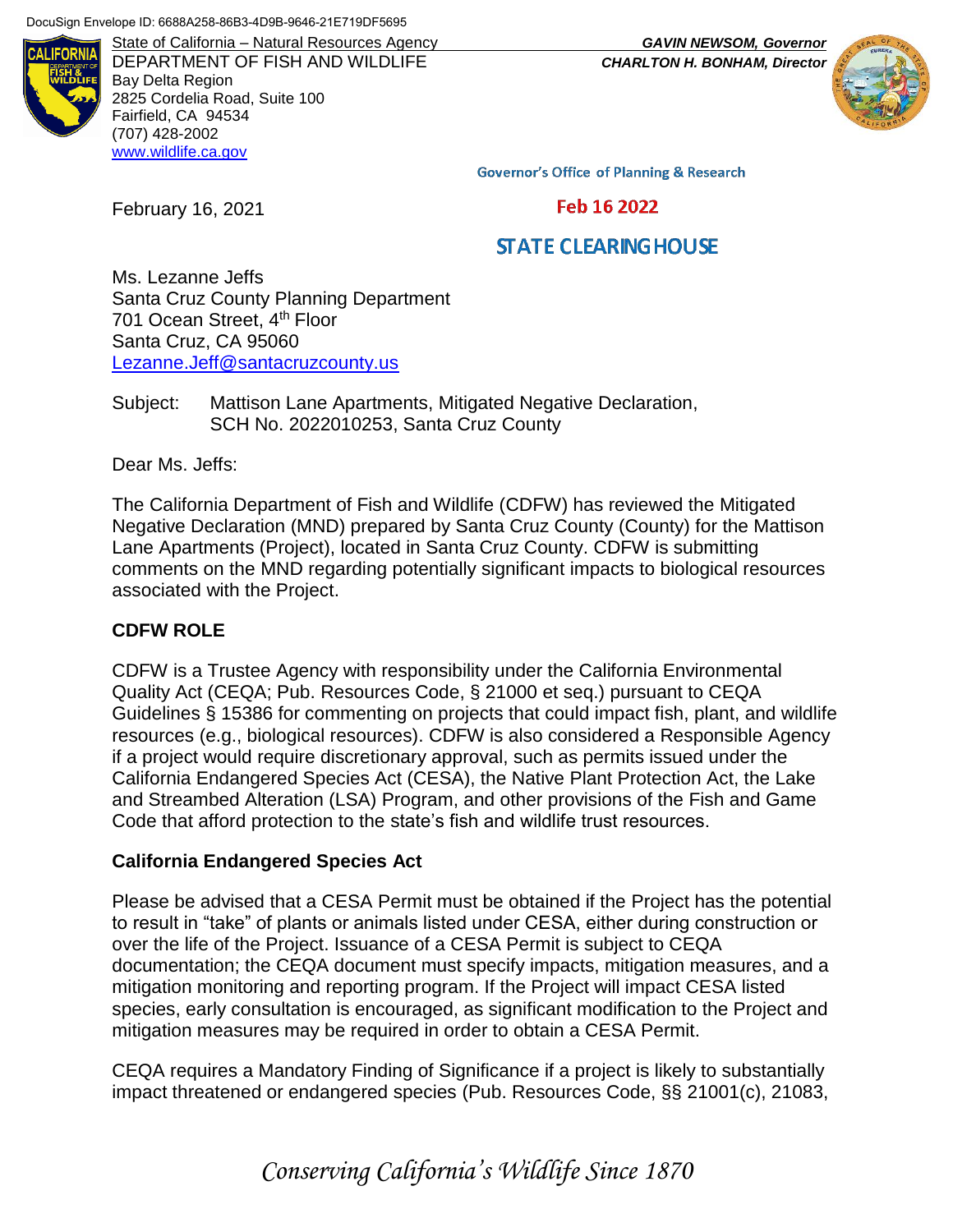Ms. Lezanne Jeffs Santa Cruz County February 16, 2021 Page 2 of 5

and CEQA Guidelines §§ 15380, 15064, 15065). Impacts must be avoided or mitigated to less-than-significant levels unless the CEQA Lead Agency makes and supports Findings of Overriding Consideration (FOC). The CEQA Lead Agency's FOC does not eliminate the Project proponent's obligation to comply with Fish and Game Code, § 2080.

# **Lake and Streambed Alteration Program**

The Project has the potential to impact resources including but not limited to Rodeo Creek. Notification is required, pursuant to CDFW's LSA Program (Fish and Game Code, § 1600 et. seq.) for any Project-related activities that will substantially divert or obstruct the natural flow; change or use material from the bed, channel, or bank including associated riparian or wetland resources; or deposit or dispose of material where it may pass into a river, lake or stream. CDFW considers work within ephemeral streams, washes, watercourses with a subsurface flow, and floodplains are generally subject to notification requirements. CDFW, as a Responsible Agency under CEQA, will consider the CEQA document for the Project. CDFW may not execute a final LSA Agreement until it has complied with CEQA (Public Resources Code § 21000 et seq.) as the Responsible Agency.

# **PROJECT DESCRIPTION**

The Project consists of the development of a 10-unit apartment complex on two vacant parcels, totaling 2.55 acres in Santa Cruz County, APN 025-211-02 and APN 025-211- 07. The apartment complex will be grouped into five two-story duet style buildings which will be accessed from Mattison Lane. The first phase of the Project will consist of the construction of four duet style buildings and site improvements including a new sidewalk, utilities, and the construction of an eight-foot sound wall on the southern property line. The second phase includes the construction of one additional duet style building.

CDFW commends the Project for including the creation of a bioretention basin with no direct storm drain outlet into Rodeo Creek. Stormwater systems and storm drain outfalls into streams have the potential to significantly affect fish and wildlife resources by altering the hydrograph of natural streamflow patterns (Hollis, 1975, Konrad and Booth, 2005), and CDFW generally recommends against their inclusion in projects.

### **ENVIRONMENTAL SETTING AND LOCATION**

The Project is located on the south side of Mattison Lane, approximately 1,000 feet from the intersection of Mattison and Soquel Drive in the Community of Live Oak in unincorporated Santa Cruz County. The eastern side of the property intersects Rodeo Creek. The Project will encompass a 50-foot riparian corridor setback and an additional 10-foot construction setback. All buildings and features will be located outside of the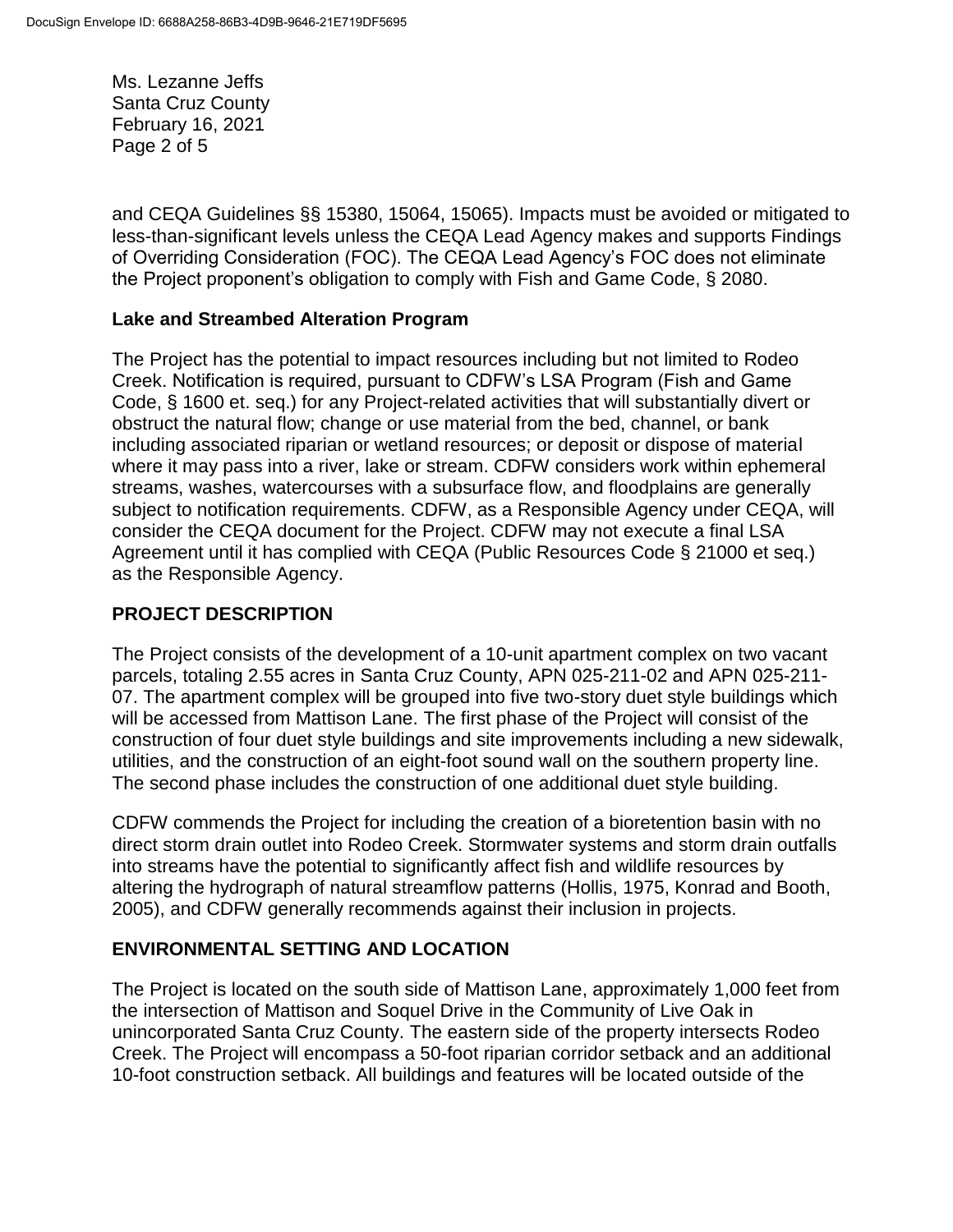Ms. Lezanne Jeffs Santa Cruz County February 16, 2021 Page 3 of 5

setback. The Project site supports annual grassland, landscape tree and shrub groves, and mixed riparian woodland.

### **COMMENTS AND RECOMMENDATIONS**

CDFW offers the following comments and recommendations to assist the County in adequately identifying and/or mitigating the Project's significant, or potentially significant, direct and indirect impacts on biological resources.

#### **COMMENT 1: Surveys for Santa Cruz Tarplant**

**Issue:** Surveys for State Endangered Santa Cruz tarplant (*Holocarpha macradenia*) were conducted outside of the blooming period for the species (June-October) which may affect accurate determination of presence on site. The Biotic Report for the MND states that Santa Cruz tarplant is documented in two locations, both approximately one mile from the Project site. While the Biotic Report states that there is low potential for the species to occur on-site due to soil conditions and previous disturbance, surveys conducted during the blooming period when the plant will be both evident and identifiable are necessary for an accurate determination of presence on-site. Furthermore, since Santa Cruz tarplant is an annual species, surveys over consecutive seasons may be necessary to increase the likelihood of detection and account for variances in weather and other disturbances from year to year.

**Recommendation**: CDFW recommends the County add a Mitigation Measure to include focused surveys for Santa Cruz tarplant during the blooming period of the species.

**Recommended Mitigation Measure:** An experienced botanist, familiar with the native plant communities of Santa Cruz County including coastal prairie communities shall conduct a focused Santa Cruz tarplant survey during the blooming period of the species, from June to October, over a minimum of two consecutive seasons. The surveys shall occur throughout the entire Project, prior to the initiation of construction and the results shall be included in the Project environmental document. Surveys shall be conducted according to: *Protocols for Surveying and Evaluating Impacts to Special-Status Native Plant Populations and Natural Communities* (CDFW 2018), available at: [https://nrm.dfg.ca.gov/FileHandler.ashx?DocumentID=18959&inline.](https://nrm.dfg.ca.gov/FileHandler.ashx?DocumentID=18959&inline)

Because Santa Cruz tarplant is listed as Endangered under CESA, if it occurs within the Project area, additional measures may be needed to avoid, minimize and/or mitigate potential Project impacts. Measures may include work stoppage, flagging and avoidance of occurrences, collection of propagation material, site restoration and/or obtaining an Incidental Take Permit (Fish and Game Code section 2081, subd., (b)).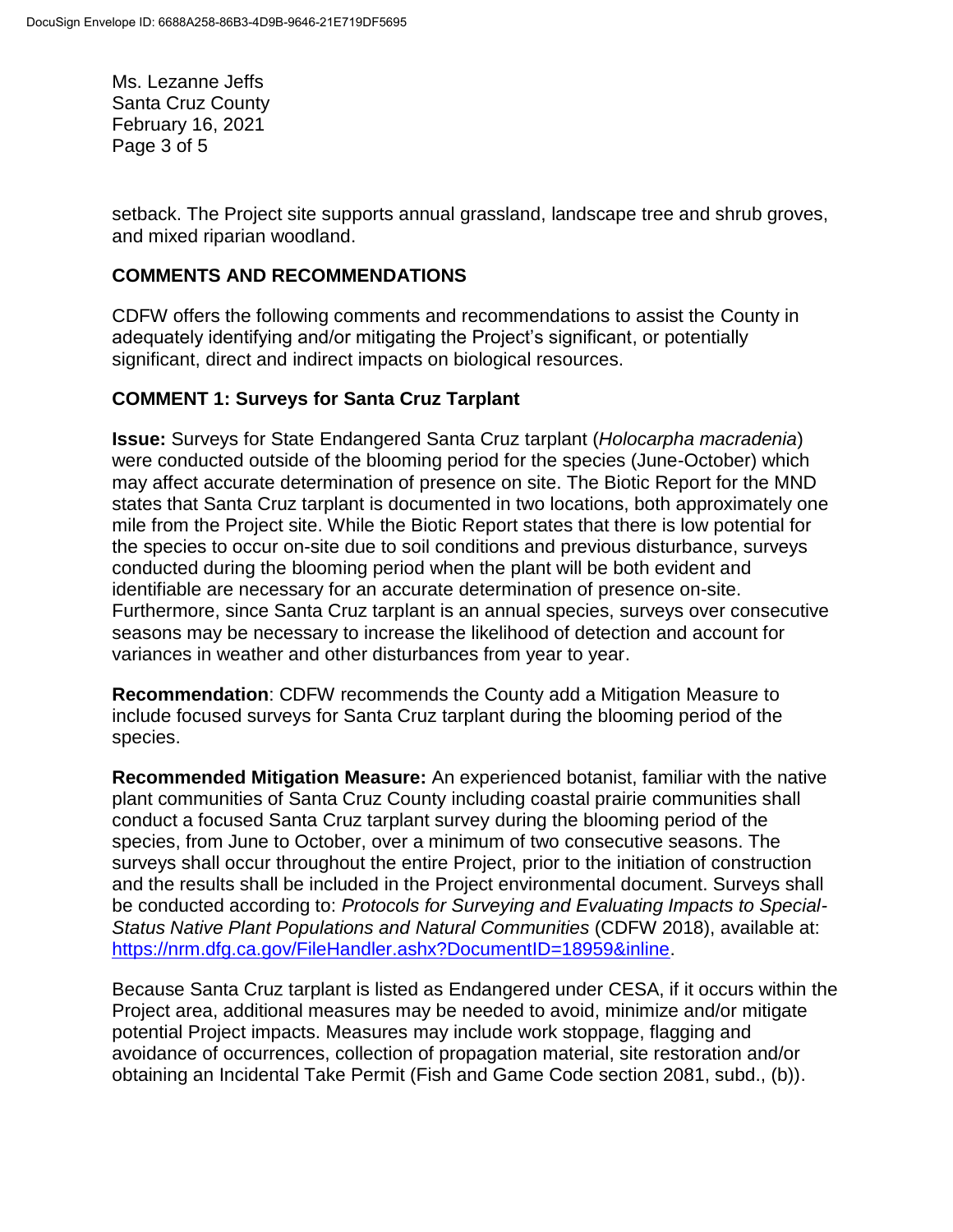Ms. Lezanne Jeffs Santa Cruz County February 16, 2021 Page 4 of 5

#### **COMMENT 2: Artificial Lighting**

**Issue:** As stated in the MND, the Project would increase the amount of artificial night lighting on the Project site. Artificial lighting often results in light pollution, which has the potential to significantly and adversely affect fish and wildlife.

**Evidence the impact would be significant:** Night lighting can disrupt the circadian rhythms of many wildlife species. Many species use photoperiod cues for communication such as bird song (Miller, 2006), determining when to begin foraging (Stone et al., 2009), behavior thermoregulation (Beiswenger, 1977), and migration (Longcore and Rich, 2004).

**Recommendations to minimize significant impacts:** CDFW recommends eliminating all non-essential artificial lighting. If artificial lighting is necessary, CDFW recommends avoiding or limiting the use of artificial lights during the hours of dawn and dusk, when many wildlife species are most active. CDFW also recommends that outdoor lighting be shielded, cast downward, and does not spill over onto other properties or upwards into the night sky (see the International Dark-Sky Association standards at [http://darksky.org/\)](http://darksky.org/) and limited to warm light colors with an output temperature of 2700 kelvin or less.

### **FILING FEES**

CDFW anticipates that the Project will have an impact on fish and/or wildlife, and assessment of filing fees is necessary (Fish and Game Code, section 711.4; Pub. Resources Code, section 21089). Fees are payable upon filing of the Notice of Determination by the Lead Agency and serve to help defray the cost of environmental review by CDFW.

Thank you for the opportunity to comment on the Project's MND. If you have any questions regarding this letter or for further coordination with CDFW, please contact Ms. Serena Stumpf, Environmental Scientist, at (707) 337-1364 or [Serena.Stumpf@wildlife.ca.gov;](mailto:Serena.Stumpf@wildlife.ca.gov) or Mr. Wesley Stokes, Senior Environmental Scientist (Supervisory), at [Wesley.Stokes@wildlife.ca.gov.](mailto:Wesley.Stokes@wildlife.ca.gov)

Sincerely,

-DocuSigned by: Erin Chappell

Erin Chappell Regional Manager Bay Delta Region

ec: State Clearinghouse No. 2022010253